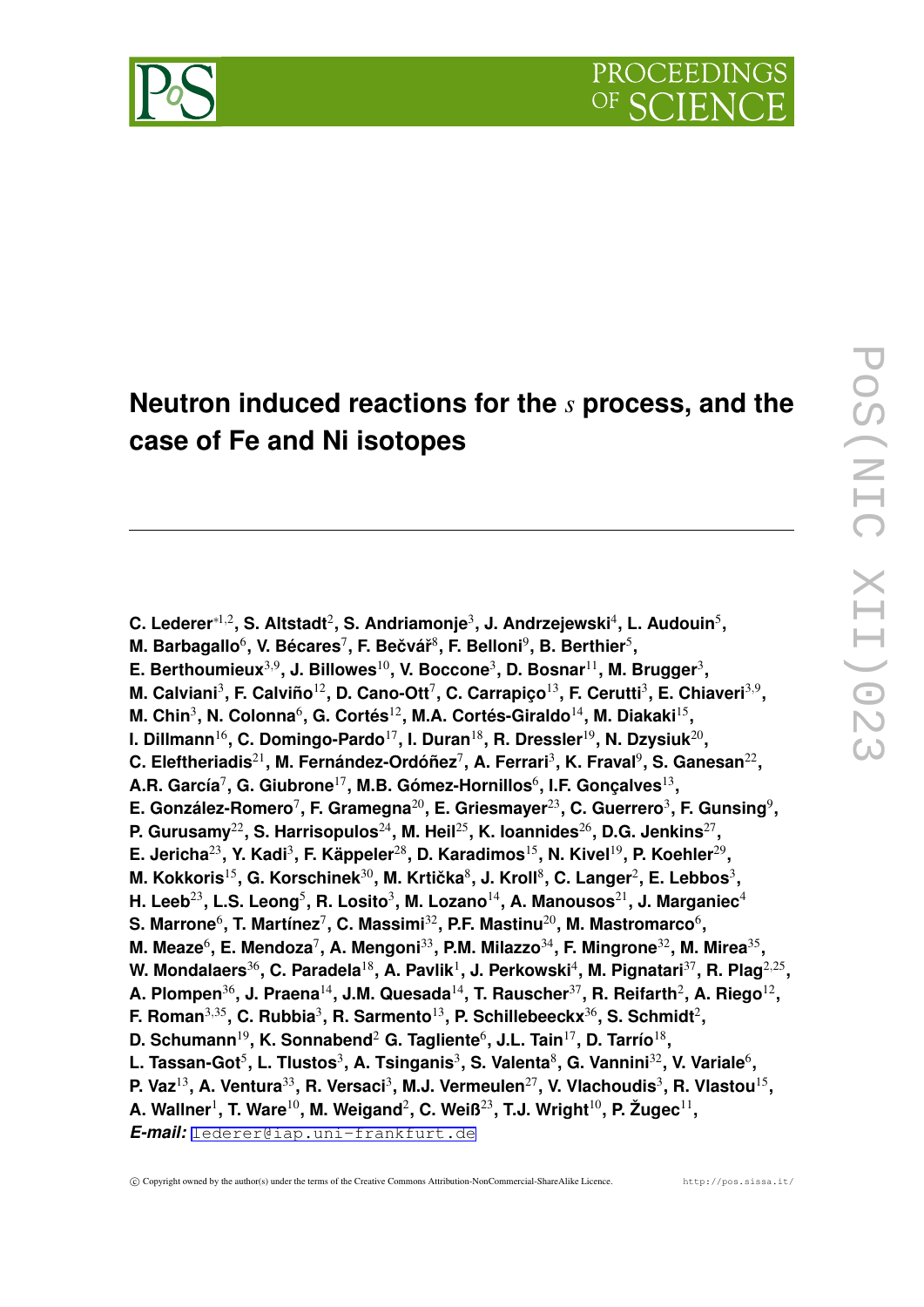*1)* Faculty of Physics, University of Vienna, Austria

*2)* Johann-Wolfgang-Goethe Universität, Frankfurt, Germany *3)* European Organization for Nuclear Research (CERN), Geneva, Switzerland *4)* Uniwersytet Łódzki, Lodz, Poland *5)* Centre National de la Recherche Scientifique/IN2P3 - IPN, Orsay, France *6)* Istituto Nazionale di Fisica Nucleare, Bari, Italy *7)* Centro de Investigaciones Energeticas Medioambientales <sup>y</sup> Tecnológicas (CIEMAT), Madrid, Spain *8)* Charles University, Prague, Czech Republic *9)* Commissariat <sup>à</sup> l'Énergie Atomique (CEA) Saclay - Irfu, Gif-sur-Yvette, France *10)* University of Manchester, Oxford Road, Manchester, UK *11)* Department of Physics, Faculty of Science, University of Zagreb, Croatia *12)* Universitat Politecnica de Catalunya, Barcelona, Spain *13)* Instituto Tecnológico <sup>e</sup> Nuclear, Instituto Superior Técnico, Universidade Técnica de Lisboa, Lisboa, Portugal *14)* Universidad de Sevilla, Spain *15)* National Technical University of Athens (NTUA), Greece *16)* Physik Department E12 and Excellence Cluster Universe, Technische Universität München, Garching, Germany *17)* Instituto de Física Corpuscular, CSIC-Universidad de Valencia, Spain *18)* Universidade de Santiago de Compostela, Spain *19)* Paul Scherrer Institut, Villigen PSI, Switzerland *20)* Istituto Nazionale di Fisica Nucleare, Laboratori Nazionali di Legnaro, Italy

*21)* Aristotle University of Thessaloniki, Thessaloniki, Greece

*22)* Bhabha Atomic Research Centre (BARC), Mumbai, India

*23)* Atominstitut, Technische Universität Wien, Austria

*24)* National Centre of Scientific Research (NCSR), Demokritos, Greece

*25)* GSI Helmholtzzentrum für Schwerionenforschung GmbH, Darmstadt, Germany

*26)* University of Ioannina, Greece

*27)* University of York, Heslington, York, UK

*28)* Karlsruhe Institute of Technology, Campus Nord, Institut für Kernphysik, Karlsruhe, Germany

*29)* Oak Ridge National Laboratory (ORNL), Oak Ridge, TN 37831, USA

*30)* Technical University of Munich, Munich, Germany

*31)* GSI Helmholtzzentrum für Schwerionenforschung GmbH, Darmstadt, Germany

*32)* Dipartimento di Fisica, Università di Bologna, and Sezione INFN di Bologna, Italy

*33)* Agenzia nazionale per le nuove tecnologie, l'energia <sup>e</sup> lo sviluppo economico sostenibile

(ENEA), Bologna, Italy

*34)* Istituto Nazionale di Fisica Nucleare, Trieste, Italy

*35)* Horia Hulubei National Institute of Physics and Nuclear Engineering - IFIN HH, Bucharest - Magurele, Romania

*36)* European Commission JRC, Institute for Reference Materials and Measurements,

Retieseweg 111, B-2440 Geel, Belgium

*37)* University of Basel, Basel, Switzerland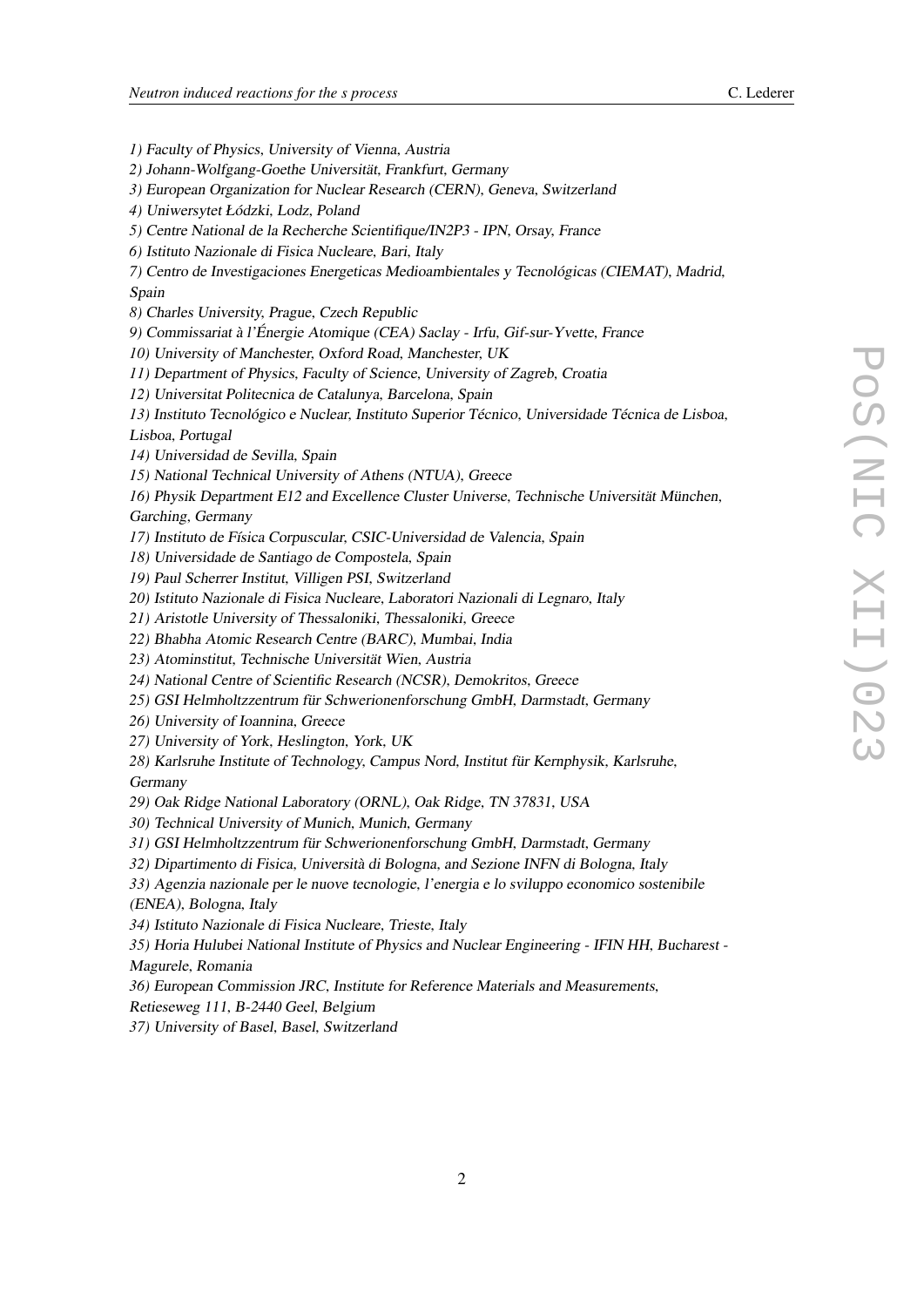

# PROCEEDINGS OF

Neutron capture cross sections are the key nuclear physics input to understand nucleosynthesis of the slow neutron capture process (*s* process). At the neutron time of flight facility n\_TOF at CERN neutron capture cross sections of astrophysical interest are measured over a wide energy range. A measurement campaign to determine the stellar  $(n, \gamma)$  cross sections of Fe and Ni isotopes is currently being pursued. First results on the stellar cross section of <sup>62</sup>Ni(*n*,  $\gamma$ ) confirm previous experimental results. The cross section of the radioactive *s*-process branching <sup>63</sup>Ni was measured for the first time at stellar energies and is about a factor of 2 higher than theoretical predictions. Future facilities and upgrades will allow to access a number of other radioactive nuclides which are crucial for understanding physical conditions of *s*-process environments.

*XII International Symposium on Nuclei in the Cosmos, August 5-12, 2012 Cairns, Australia*

# *∗*Speaker.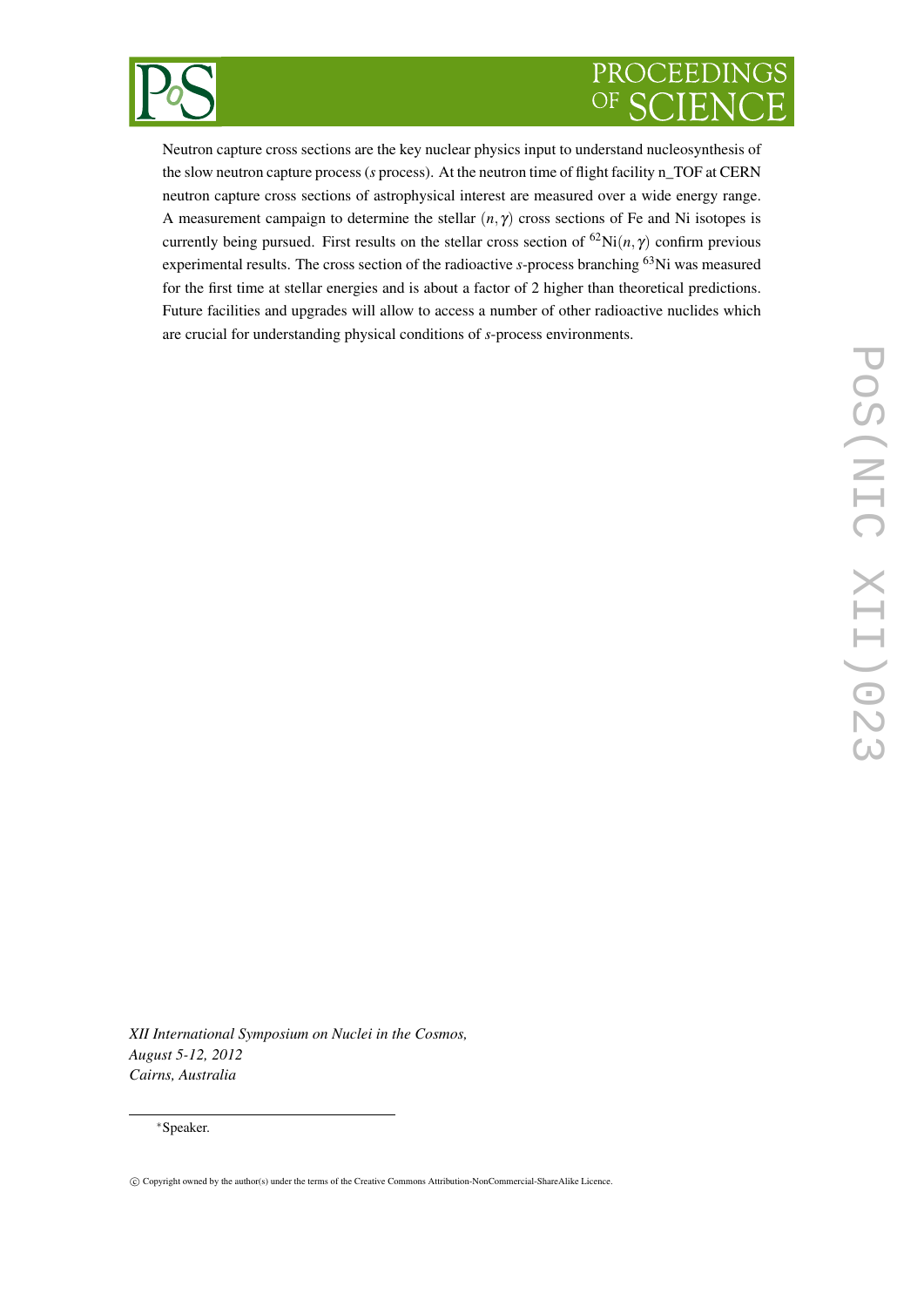# <span id="page-3-0"></span>1. The *s* process and the Fe/Ni mass region

The slow neutron capture process (*s* process) is responsible for forming about half of the elemental abundances between Fe and Bi. The *s* process takes place in stellar environments with relatively small neutron densities of  $10^6 - 10^{12}$  cm<sup>−3</sup>, therefore, the reaction path proceeds via neutron captures and subsequent  $β$ -decays along the valley of stability on the nuclear chart. Two different components are attributed to the *s* process, the weak component taking place in massive stars ( $>13 M_{\odot}$ ) which dominantly produces elements between Fe and Zr, and the main component taking place in thermally pulsing AGB stars  $(1 – 5 M<sub>⊙</sub>)$ , responsible for producing elements between Zr and Bi ([[1](#page-6-0)], and references therein).

The key nuclear physics input for calculating *s*-process abundances are Maxwellian Averaged (*n,* γ) cross sections (MACS), that is the energy dependent neutron capture cross section averaged over the stellar neutron spectrum. Since the *s* process happens during different burning stages in stellar evolution, stellar cross sections need to be determined for Maxwell Boltzmann distributions corresponding to different temperatures, i.e. *kT* values between 5 and 90 keV. For calculating the *s*-abundance distribution a complete set of MACSs of isotopes between Fe and Bi is required. Accurate MACSs are specifically important for weak *s* process abundances where neutron exposures are low and the  $(n, \gamma)$  cross sections of a single isotope affects the abundances of all other isotopes following in the reaction chain [\[2\]](#page-7-0).



Figure 1: Path of the weak *s* process during He core burning (yellow) and C Shell burning (red) in massive stars.

As mentioned before, a large fraction of nuclides in the Fe/Ni mass region is produced by the weak *s* process. The weak *s* process occurs during two burning stages of massive star evolution, first at the end of He Core burning, and subsequently during C Shell burning. Figure 1 shows an excerpt of the chart of nuclides from Fe to Zn. The yellow line illustrates the *s*-process nucleosynthesis that takes place during He Core burning, when temperatures are high enough to activate the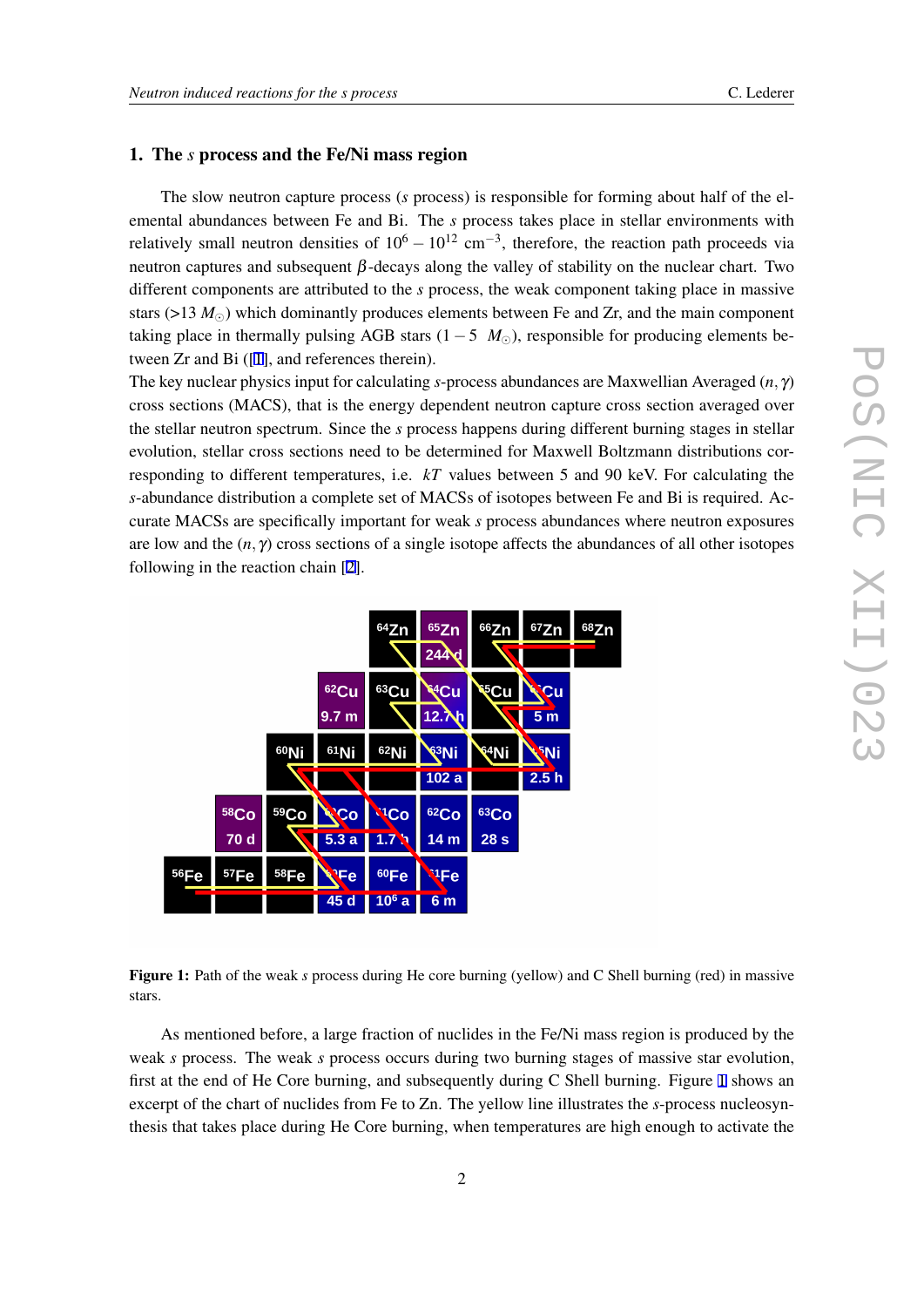neutron source <sup>22</sup>Ne( $\alpha$ ,*n*). Neutron densities reach around 10<sup>6</sup> cm<sup>-3</sup> and temperatures correspond to  $kT = 26$  keV. Neutron densities are not high enough to provide a sufficient neutron capture rate on radioactive nuclides. The very same neutron source <sup>22</sup>Ne( $\alpha$ ,*n*) is later reactivated during C Shell burning at temperatures of  $kT = 90$  keV. This time, neutron densities are magnitudes higher with peak densities of 10<sup>12</sup> cm<sup>−3</sup>, resulting in a reaction flow up to 3 units away from the stability valley as indicated by the red line in Figure [1](#page-3-0). When <sup>63</sup>Ni is produced, the main reaction flow proceeds now via subsequent neutron capture to  ${}^{64}$ Ni, bypassing the production of  ${}^{63}$ Cu. All  ${}^{63}$ Cu abundance produced in this second stage stems from radioactive decay of the <sup>63</sup>Ni left after C Shell burning and therefore, strongly depends on the <sup>6[3](#page-7-0)</sup>Ni(*n*,  $\gamma$ ) cross section [3].

Up to now, cross sections for the reaction  ${}^{63}$ Ni(*n*,  $\gamma$ ) were measured only at thermal neutron energies (0.025 eV) [\[4,](#page-7-0) [5](#page-7-0), [6](#page-7-0)]. Hence, calculations of *s* process abundances rely on theoretical predictions of the cross section at stellar neutron energies. Theoretical estimates for the MACS at  $kT = 30$  keV are ranging from 24 to 54 mb [[7](#page-7-0), [8,](#page-7-0) [9](#page-7-0), [13](#page-7-0), [14\]](#page-7-0). The recommended value by KADoNiS-v0.3, the most recent compilation of  $(n, \gamma)$  MACSs, is 31  $\pm$  6 mb [[11\]](#page-7-0).

# 2. The time-of-flight technique

A method for determining stellar cross sections for a large range of *kT* values is the timeof-flight technique. Neutron captures are measured by detecting the prompt γ-ray emission of the excited compound nucleus. The energy of the neutron is determined by its time of flight, i.e. the time from its creation to the time of the capture reaction. Neutrons with energies over several orders of magnitude can be produced very efficiently by spallation or photofission reactions. Apart from that, the  ${}^{7}Li(p,n)$  reaction is well suited for measuring stellar cross sections due to its high neutron yield in the keV region. Currently,  $(n, \gamma)$  cross sections for astrophysics are measured at several time-of-flight facilities, e.g. the DANCE setup of Los Alamos National Laboraty, GELINA at the Institute for Reference Materials and Measurements in Geel, and the n\_TOF facility at CERN. This paper will concentrate on  $(n, \gamma)$  measurements for astrophysics which were performed at n\_TOF.

The neutron time-of-flight facility n\_TOF located at CERN follows an extensive program for measuring astrophysically relevant neutron capture cross sections [[12](#page-7-0)]. Neutrons are produced via spallation reactions of a highly energetic proton beam (FWHM=7 ns,  $E_p$ =20 GeV) impinging on a massive Pb target. The target is surrounded by a water circuit for cooling and for moderating the initially highly energetic neutrons. The resulting neutron spectrum ranges from thermal (0.025 eV) up to several GeV of neutron energy. A very good energy resolution is obtained due to a long flight path of 185 m while maintaining a high instantaneous neutron flux, since *<sup>≈</sup>* <sup>10</sup><sup>15</sup> neutrons are produced by each proton pulse. For measuring (*n,* γ) cross sections, two different detection systems are installed, an array of BaF<sub>2</sub> crystals in  $4\pi$  geometry (Total Absorption Calorimeter), and a pair of liquid scintillation detectors filled with deuterated benzene  $(C_6D_6)$ . The  $C_6D_6$  detectors are inhouse fabricated and have been optimized for a very low neutron sensitivity [\[10\]](#page-7-0). Therefore, they are ideal for studying nuclides, where the elastic cross section is orders of magnitude higher than the capture cross section.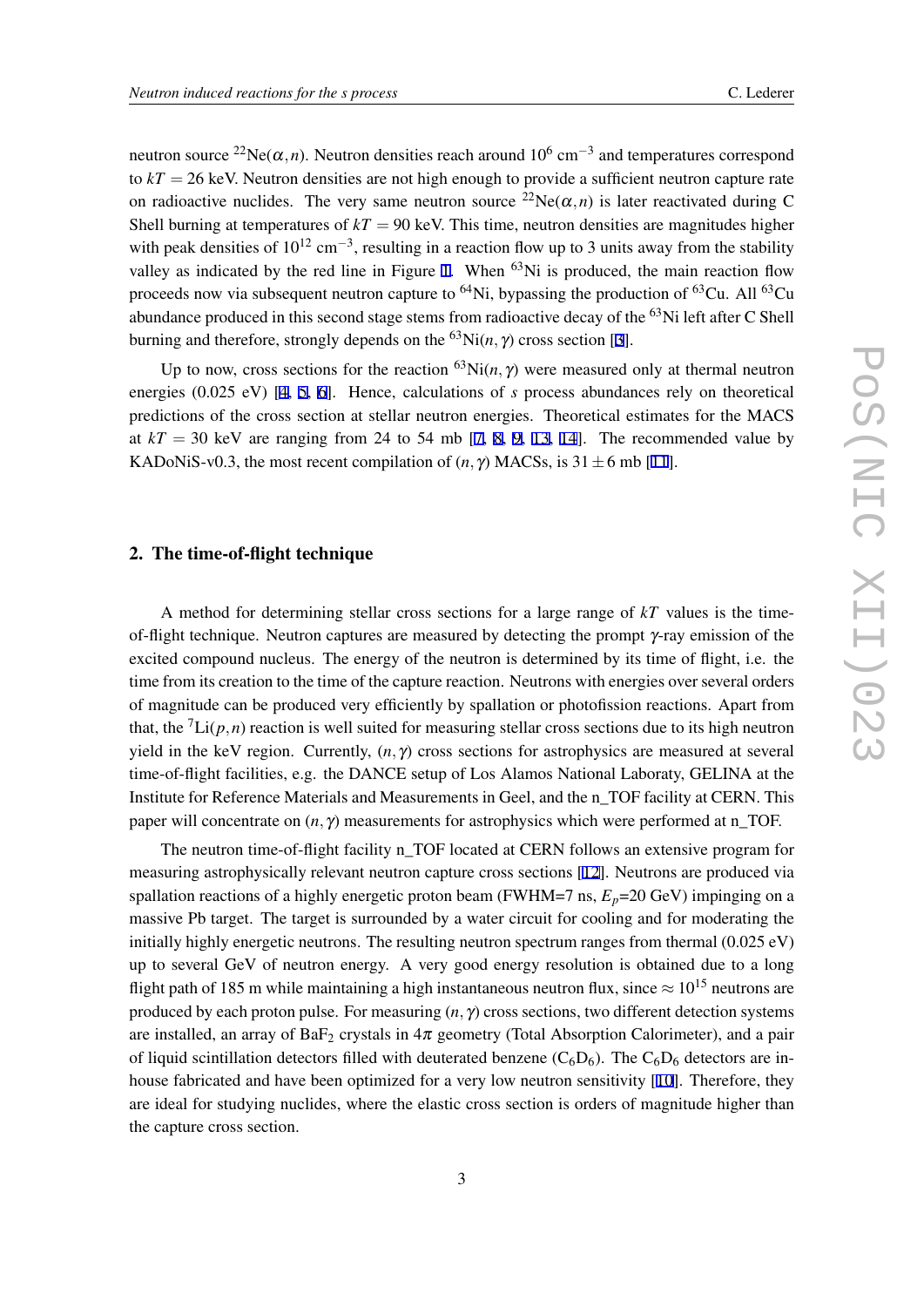# 3. Neutron capture measurements on Fe/Ni isotopes at n\_TOF

In 2009, a campaign started to measure the (*n,* γ) cross sections of all stable Fe and Ni isotopes, and additionally the  $(n, \gamma)$  cross section of the long-lived radionuclide <sup>63</sup>Ni at n\_TOF [[15,](#page-7-0) [16\]](#page-7-0). Data taking for <sup>54</sup>*,*56*,*57Fe and <sup>58</sup>*,*62*,*63Ni is finished and the data analysis is underway. To avoid background from (*n,* γ) reactions on impurities, highly enriched samples were used (between 96.06% and 99.77% for the stable isotopes). The  $^{63}$ Ni sample was produced by irradiation of a highly en-riched <sup>62</sup>Ni sample in a thermal reactor [\[6](#page-7-0), [17,](#page-7-0) [18\]](#page-7-0), yielding a <sup>63</sup>Ni/<sup>62</sup>Ni ratio of 0.123. All samples had cylindrical shape with a diameter of 2 cm. The neutron capture cross sections were measured using the  $C_6D_6$  detectors, since in the mass region around Fe neutron scattering cross sections are in general much higher than neutron capture cross sections. The neutron flux was measured using reactions with well known cross sections:  ${}^6Li(n, \alpha)$  and  ${}^{10}B(n, \alpha)$  up to 150 keV and above that energy  $^{235}U(n, f)$ . Since the sample is usually smaller than the neutron beam, the fraction of the beam intercepted by the sample was determined with the saturated resonance technique [\[19](#page-7-0)]: A Au sample of the same size as the investigated samples was measured. Its thickness was chosen such, that the resonance at 4.9 eV absorbs all incoming neutrons (the resonance is saturated). Since neutron capture for this resonance is much more likely than neutron scattering, the neutron capture yield can be approximated as being unity, and thus, that value gives a measure of the absolute neutron flux at the resonance energy. The background independent of the sample was measured in runs with an empty sample holder in the beam. The background coming from the radioactivity of the <sup>63</sup>Ni sample was measured in runs without neutron beam.

#### 4. First Results and astrophysical implications

The resonances observed in the neutron capture cross section are fitted using the R-matrix code SAMMY [[20\]](#page-7-0). The resonance parameters obtained in this way can then be used to calculate the Maxwellian Averaged Cross section over a wide range of kT values. The MACS of <sup>62</sup>Ni(*n*,  $\gamma$ ) has been determined from  $kT = 5 - 100$  keV. There is a good agreement with most previous experimental values at  $kT = 30$  keV, as well as with the MACS at  $kT = 30$  keV recommended by the KADoNiS-v0.3 compilation [[11\]](#page-7-0). The n\_TOF MACS at higher *kT* values ( $kT > 60$  keV) become systematically smaller, indicating a different energy dependence of the neutron capture cross section than adopted in KADoNiS-v0.3. Therefore, our new results might have an important impact on abundance calculations concerning the C Shell burning phase, where the neutron energy distribution has its maximum at  $kT = 90$  keV.

The <sup>62</sup>Ni(*n*,  $\gamma$ ) capture yield measured at n\_TOF could furthermore be used to subtract the background in the <sup>63</sup>Ni(*n*,  $\gamma$ ) data, which represents the dominant impurity of the <sup>63</sup>Ni sample. The MACS for the reaction <sup>63</sup>Ni(*n*,  $\gamma$ ) was determined from  $kT = 5 - 100$  keV and is about a factor of 2 higher than the currently recommended value in KADoNiS-v0.3. We investigated the impact of the new cross section with a full stellar model for a 25  $M_{\odot}$  star. The abundance distribution after He Core and C Shell burning was calculated for the n\_TOF results and compared to the abundances using the MACS of the KADoNiS-v0.3 compilation. The overall abundance distribution shows only a small sensitivity (few percent change) to the change in cross section. However, significantly affected are some species in direct vicinity of  ${}^{63}$ Ni, i.e.  ${}^{63}$ Cu,  ${}^{64}$ Ni and  ${}^{64}Zn$ . While the  ${}^{64}$ Ni abun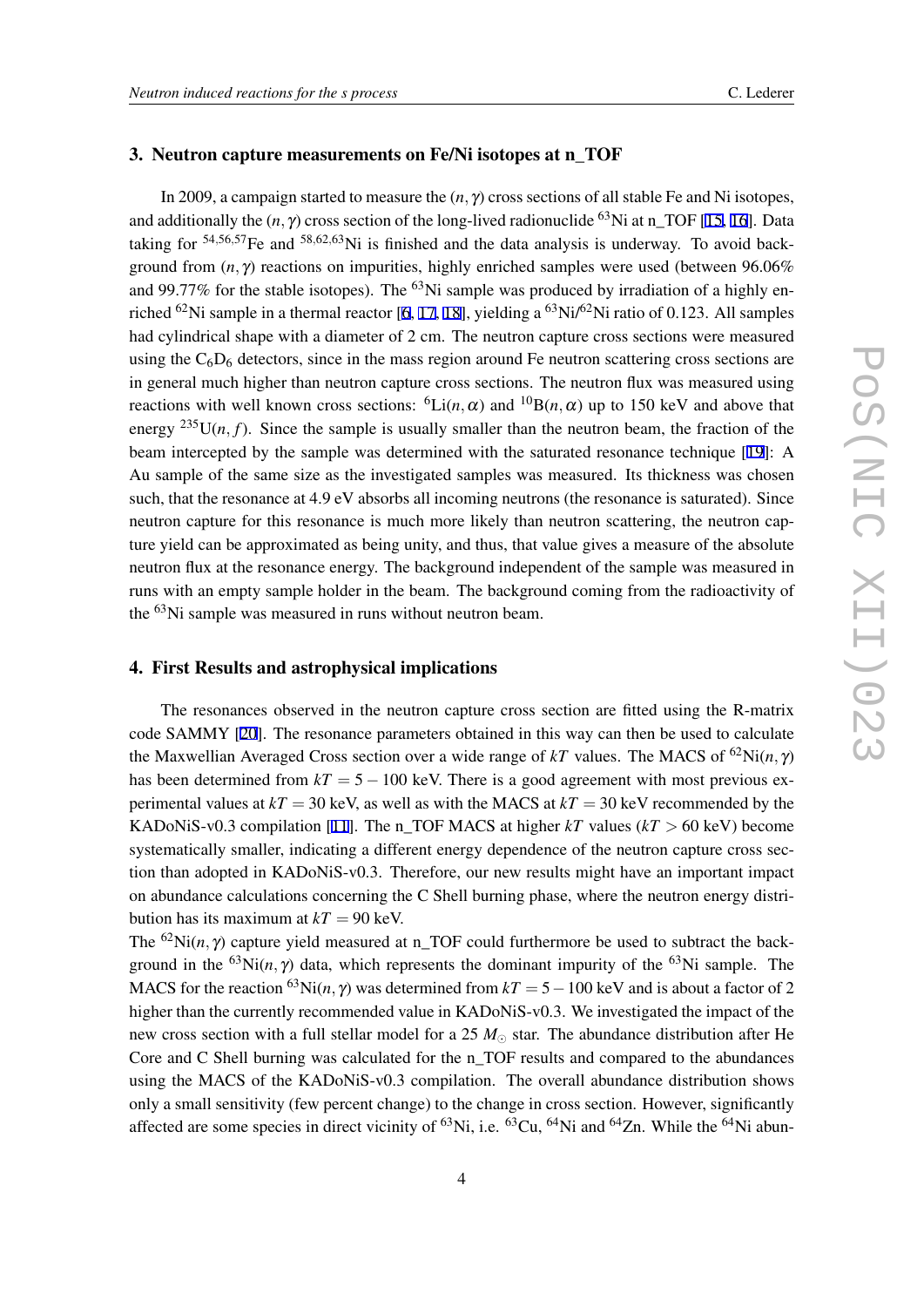<span id="page-6-0"></span>dance is enhanced by about 20% relative to using the KADoNiS-v0.3 cross section, <sup>63</sup>Cu and <sup>64</sup>Zn are depleted, changing the <sup>63</sup>Cu/<sup>65</sup>Cu ratio of the *s*-process abundances. Since the <sup>65</sup>Cu abundance is not affected by this cross section change, a smaller absolute Cu abundance is expected to be synthesized using the new cross section. This is especially of interest, since current models attribute only 30% of the solar Cu abundance to processes other than the weak *s* process [[3](#page-7-0)].

How efficient the *s* process products enrich the interstellar medium still needs to be further investigated. The final abundance distribution ejected into the interstellar medium can be affected by later burning phases (e.g. a possible merging of shells on the last day prior to the supernova [\[2\]](#page-7-0)) and during the Supernova explosion itself by explosive nucleosynthesis [[21\]](#page-7-0). Our results provide an important constraint to link the observed abundances in this mass region to the weak *s* process distribution in stellar models.

### 5. Future opportunities

As mentioned in the introduction, a complete set of MACS from Fe to Bi is required for calculating *s* process abundances. Furthermore, for understanding physical conditions in *s*-process environments and the *s*-abundance distribution, neutron capture on radioactive nuclei plays a key role as illustrated for the example of <sup>63</sup>Ni(*n*,  $\gamma$ ). Some relevant nuclides for the *s* process (e.g. <sup>85</sup>Kr(*n*,  $\gamma$ ), <sup>79</sup>Se(*n*,  $\gamma$ ) etc.) however, cannot be accessed by direct (*n*,  $\gamma$ ) measurements at current facilities yet. Usually the sample mass available is too small, and thus a higher neutron flux for obtaining sufficient statistics is required. Additionally, some neutron induced reactions (e.g. neutron poisons in the *s* process like <sup>12</sup>C or <sup>16</sup>O) are challenging due to their very small cross sections (up to 100-1000 times smaller than for typical *s*-process nuclei). Apart from *s* process studies, neutron induced cross sections are also important for understanding observations of live radionuclides in the cosmos, e.g.  $^{26}$ Al, where neutron induced reactions are the dominant destruction mechanism [[24\]](#page-7-0).

In recent years, several new projects were developed for building highly intense neutron sources for astrophysical measurements, e.g. SARAF at the Soreq Nuclear Research Center [[22](#page-7-0)] or the Frankfurt Neutron Source of Stern-Gerlach Zentrum FRANZ at the Goethe University of Frankfurt [[23\]](#page-7-0). Both facilities will generate a highly intense neutron flux in the keV region via the reaction  $\int$ Li( $p, n$ ) (FRANZ is expected to provide the highest neutron flux in the keV region world-wide). Also at n\_TOF the construction of a second experimental area is planned (EAR-2), with a distance of only 20 m from the neutron spallation target [[25\]](#page-7-0). EAR-2 will provide a neutron flux which is about a factor of 25 higher than the flux at the longer n\_TOF flight path of 185 m.

These upgrades and new facilities will provide opportunities for measurements on currently inaccessible isotopes and will allow to calculate *s* abundances with improved accuracy. Such information is not only crucial for studying the *s* process itself, but also to give constraints on other nucleosynthesis processes, like the rapid neutron capture process where stellar sites are yet unknown.

# References

[1] F. Käppeler, R. Gallino, S. Bisterzo, W. Aoki, Rev. Mod. Phys. 83, 157 (2011).